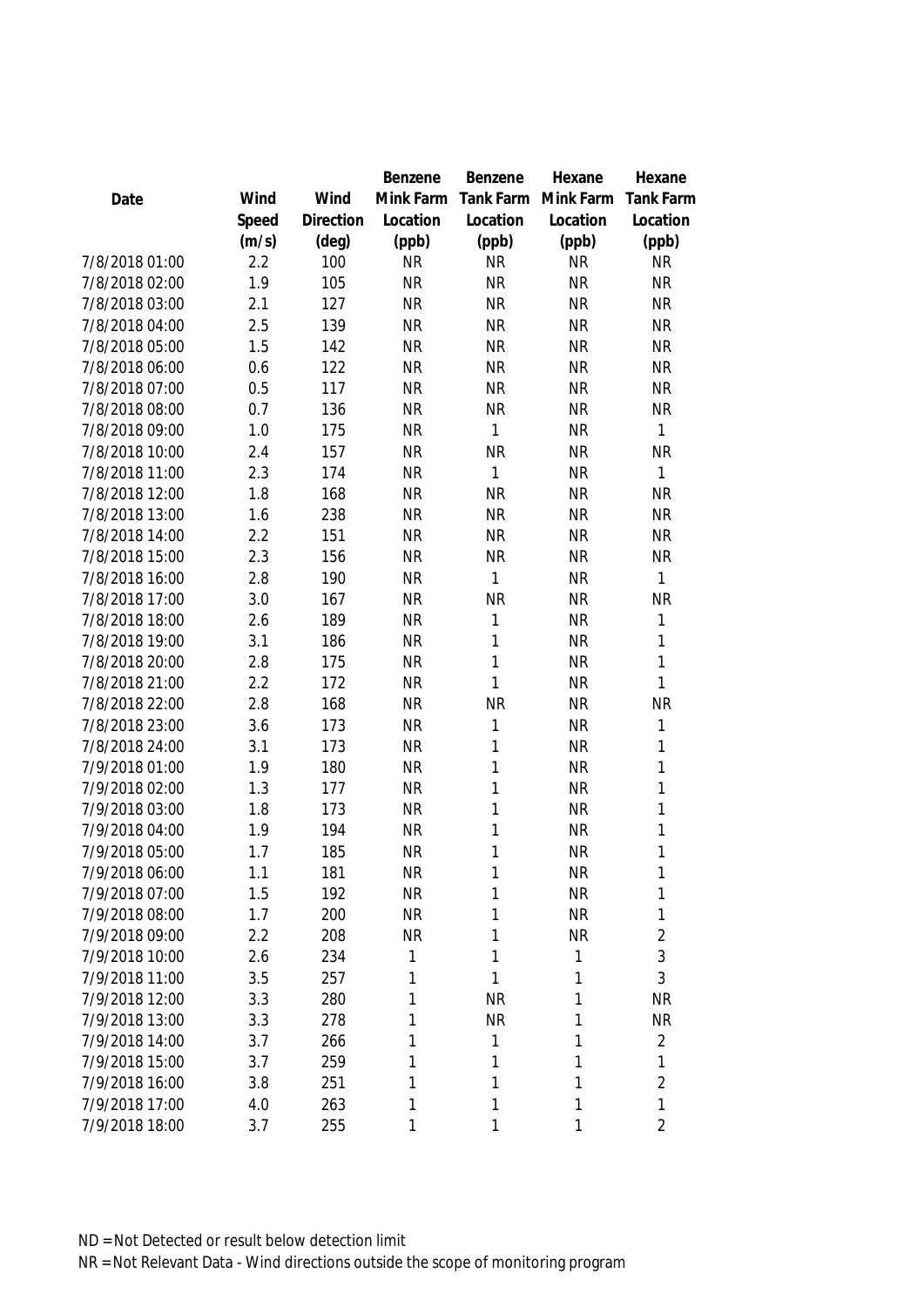|                 |       |           | <b>Benzene</b> | Benzene        | Hexane    | Hexane           |
|-----------------|-------|-----------|----------------|----------------|-----------|------------------|
| Date            | Wind  | Wind      | Mink Farm      | Tank Farm      | Mink Farm | <b>Tank Farm</b> |
|                 | Speed | Direction | Location       | Location       | Location  | Location         |
|                 | (m/s) | (deg)     | (ppb)          | (ppb)          | (ppb)     | (ppb)            |
| 7/9/2018 19:00  | 3.1   | 260       | 1              | 1              | 1         | 3                |
| 7/9/2018 20:00  | 3.2   | 251       | 1              | 1              | 1         | $\sqrt{3}$       |
| 7/9/2018 21:00  | 2.9   | 246       | 1              | 1              | 1         | 3                |
| 7/9/2018 22:00  | 2.8   | 228       | <b>NR</b>      | 1              | <b>NR</b> | $\overline{2}$   |
| 7/9/2018 23:00  | 2.7   | 225       | <b>NR</b>      | 1              | <b>NR</b> | $\overline{2}$   |
| 7/9/2018 24:00  | 2.4   | 209       | <b>NR</b>      | 1              | <b>NR</b> | $\overline{2}$   |
| 7/10/2018 01:00 | 2.6   | 210       | <b>NR</b>      | 1              | <b>NR</b> | 1                |
| 7/10/2018 02:00 | 2.7   | 228       | <b>NR</b>      | 1              | <b>NR</b> | $\overline{2}$   |
| 7/10/2018 03:00 | 2.9   | 251       | 1              | 1              | 1         | 3                |
| 7/10/2018 04:00 | 2.6   | 258       | 1              | 1              | 1         | 3                |
| 7/10/2018 05:00 | 1.7   | 271       | 1              | 1              | 1         | 1                |
| 7/10/2018 06:00 | 1.4   | 255       | 1              | $\overline{2}$ | 1         | 3                |
| 7/10/2018 07:00 | 1.1   | 258       | 1              | $\mathbf{1}$   | 1         | $\overline{2}$   |
| 7/10/2018 08:00 | 1.1   | 330       | 1              | <b>NR</b>      | 1         | <b>NR</b>        |
| 7/10/2018 09:00 | 1.6   | 7         | 1              | <b>NR</b>      | 1         | <b>NR</b>        |
| 7/10/2018 10:00 | 1.7   | 9         | 1              | <b>NR</b>      | 1         | <b>NR</b>        |
| 7/10/2018 11:00 | 2.9   | 24        | 1              | <b>NR</b>      | 1         | <b>NR</b>        |
| 7/10/2018 12:00 | 3.2   | 27        | 1              | <b>NR</b>      | 1         | <b>NR</b>        |
| 7/10/2018 13:00 | 3.2   | 23        | 1              | <b>NR</b>      | 1         | <b>NR</b>        |
| 7/10/2018 14:00 | 3.4   | 23        | 1              | <b>NR</b>      | 1         | <b>NR</b>        |
| 7/10/2018 15:00 | 4.1   | 20        | 1              | <b>NR</b>      | 1         | <b>NR</b>        |
| 7/10/2018 16:00 | 3.7   | 40        | 1              | <b>NR</b>      | 1         | <b>NR</b>        |
| 7/10/2018 17:00 | 3.9   | 33        | 1              | <b>NR</b>      | 1         | <b>NR</b>        |
| 7/10/2018 18:00 | 3.1   | 41        | <b>NR</b>      | <b>NR</b>      | <b>NR</b> | <b>NR</b>        |
| 7/10/2018 19:00 | 2.6   | 42        | <b>NR</b>      | <b>NR</b>      | <b>NR</b> | <b>NR</b>        |
| 7/10/2018 20:00 | 1.6   | 51        | <b>NR</b>      | <b>NR</b>      | <b>NR</b> | <b>NR</b>        |
| 7/10/2018 21:00 | 1.6   | 37        | 1              | <b>NR</b>      | 1         | <b>NR</b>        |
| 7/10/2018 22:00 | 2.0   | 31        | 1              | <b>NR</b>      | 1         | <b>NR</b>        |
| 7/10/2018 23:00 | 2.2   | 33        | 1              | <b>NR</b>      | 1         | <b>NR</b>        |
| 7/10/2018 24:00 | 1.9   | 39        | 1              | <b>NR</b>      | 1         | <b>NR</b>        |
| 7/11/2018 01:00 | 2.3   | 36        | 1              | <b>NR</b>      | 1         | <b>NR</b>        |
| 7/11/2018 02:00 | 2.0   | 33        | 1              | <b>NR</b>      | 1         | <b>NR</b>        |
| 7/11/2018 03:00 | 2.4   | 33        | 1              | <b>NR</b>      | 1         | <b>NR</b>        |
| 7/11/2018 04:00 | 2.2   | 31        | 1              | <b>NR</b>      | 1         | <b>NR</b>        |
| 7/11/2018 05:00 | 1.7   | 39        | 1              | <b>NR</b>      | 1         | <b>NR</b>        |
| 7/11/2018 06:00 | 1.8   | 34        | 1              | <b>NR</b>      | 1         | <b>NR</b>        |
| 7/11/2018 07:00 | 1.8   | 40        | 1              | <b>NR</b>      | 1         | <b>NR</b>        |
| 7/11/2018 08:00 | 1.7   | 48        | <b>NR</b>      | <b>NR</b>      | <b>NR</b> | <b>NR</b>        |
| 7/11/2018 09:00 | 1.7   | 75        | <b>NR</b>      | <b>NR</b>      | <b>NR</b> | <b>NR</b>        |
| 7/11/2018 10:00 | 2.2   | 126       | <b>NR</b>      | <b>NR</b>      | <b>NR</b> | <b>NR</b>        |
| 7/11/2018 11:00 | 1.7   | 157       | <b>NR</b>      | <b>NR</b>      | <b>NR</b> | <b>NR</b>        |
| 7/11/2018 12:00 | 1.4   | 162       | <b>NR</b>      | <b>NR</b>      | <b>NR</b> | <b>NR</b>        |
|                 |       |           |                |                |           |                  |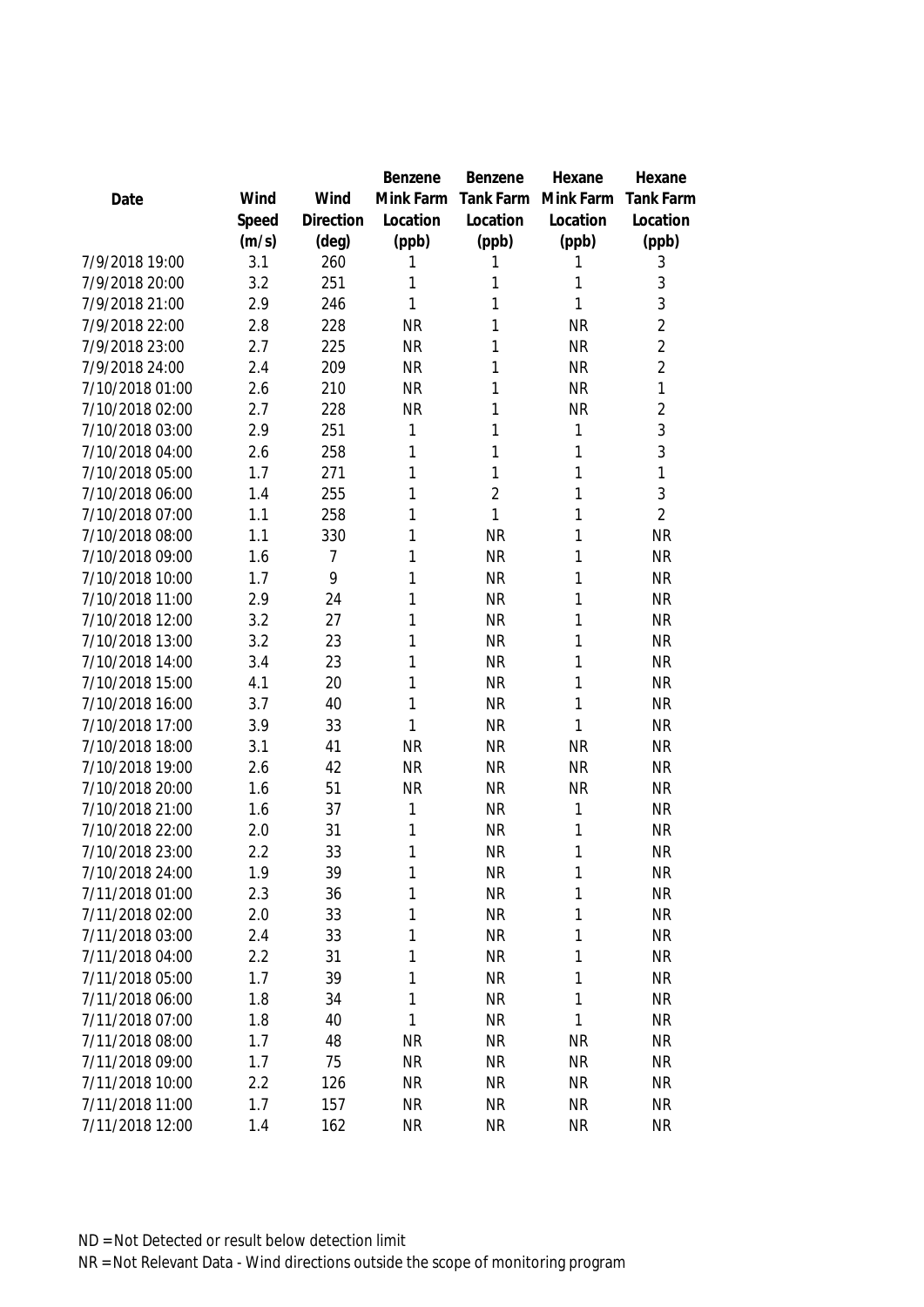|                 |       |           | Benzene   | Benzene   | Hexane    | Hexane           |
|-----------------|-------|-----------|-----------|-----------|-----------|------------------|
| Date            | Wind  | Wind      | Mink Farm | Tank Farm | Mink Farm | <b>Tank Farm</b> |
|                 | Speed | Direction | Location  | Location  | Location  | Location         |
|                 | (m/s) | (deg)     | (ppb)     | (ppb)     | (ppb)     | (ppb)            |
| 7/11/2018 13:00 | 1.4   | 117       | <b>NR</b> | <b>NR</b> | <b>NR</b> | <b>NR</b>        |
| 7/11/2018 14:00 | 1.9   | 33        | 1         | <b>NR</b> | 1         | <b>NR</b>        |
| 7/11/2018 15:00 | 1.5   | 83        | <b>NR</b> | <b>NR</b> | <b>NR</b> | <b>NR</b>        |
| 7/11/2018 16:00 | 1.8   | 65        | <b>NR</b> | <b>NR</b> | <b>NR</b> | <b>NR</b>        |
| 7/11/2018 17:00 | 2.1   | 63        | <b>NR</b> | <b>NR</b> | <b>NR</b> | <b>NR</b>        |
| 7/11/2018 18:00 | 2.1   | 70        | <b>NR</b> | <b>NR</b> | <b>NR</b> | <b>NR</b>        |
| 7/11/2018 19:00 | 1.9   | 80        | <b>NR</b> | <b>NR</b> | <b>NR</b> | <b>NR</b>        |
| 7/11/2018 20:00 | 1.5   | 75        | <b>NR</b> | <b>NR</b> | <b>NR</b> | <b>NR</b>        |
| 7/11/2018 21:00 | 1.9   | 97        | <b>NR</b> | <b>NR</b> | <b>NR</b> | <b>NR</b>        |
| 7/11/2018 22:00 | 1.4   | 77        | <b>NR</b> | <b>NR</b> | <b>NR</b> | <b>NR</b>        |
| 7/11/2018 23:00 | 2.0   | 86        | <b>NR</b> | <b>NR</b> | <b>NR</b> | <b>NR</b>        |
| 7/11/2018 24:00 | 2.4   | 95        | <b>NR</b> | <b>NR</b> | <b>NR</b> | <b>NR</b>        |
| 7/12/2018 01:00 | 2.4   | 88        | <b>NR</b> | <b>NR</b> | <b>NR</b> | <b>NR</b>        |
| 7/12/2018 02:00 | 2.0   | 86        | <b>NR</b> | <b>NR</b> | <b>NR</b> | <b>NR</b>        |
| 7/12/2018 03:00 | 1.7   | 105       | <b>NR</b> | <b>NR</b> | <b>NR</b> | <b>NR</b>        |
| 7/12/2018 04:00 | 2.2   | 127       | <b>NR</b> | <b>NR</b> | <b>NR</b> | <b>NR</b>        |
| 7/12/2018 05:00 | 2.0   | 144       | <b>NR</b> | <b>NR</b> | <b>NR</b> | <b>NR</b>        |
| 7/12/2018 06:00 | 3.2   | 160       | <b>NR</b> | <b>NR</b> | <b>NR</b> | <b>NR</b>        |
| 7/12/2018 07:00 | 3.4   | 171       | <b>NR</b> | 1         | <b>NR</b> | 1                |
| 7/12/2018 08:00 | 3.4   | 177       | <b>NR</b> | 1         | <b>NR</b> | 1                |
| 7/12/2018 09:00 | 2.6   | 192       | <b>NR</b> | 1         | <b>NR</b> | 1                |
| 7/12/2018 10:00 | 3.0   | 194       | <b>NR</b> | 1         | <b>NR</b> | 1                |
| 7/12/2018 11:00 | 3.2   | 200       | <b>NR</b> | 1         | <b>NR</b> | 1                |
| 7/12/2018 12:00 | 4.0   | 192       | <b>NR</b> | 1         | <b>NR</b> | 1                |
| 7/12/2018 13:00 | 4.3   | 176       | <b>NR</b> | 1         | <b>NR</b> | 1                |
| 7/12/2018 14:00 | 3.7   | 192       | <b>NR</b> | 1         | <b>NR</b> | 1                |
| 7/12/2018 15:00 | 4.0   | 172       | <b>NR</b> | 1         | <b>NR</b> | 1                |
| 7/12/2018 16:00 | 3.9   | 170       | <b>NR</b> | 1         | <b>NR</b> | 1                |
| 7/12/2018 17:00 | 3.7   | 177       | <b>NR</b> | 1         | <b>NR</b> | 1                |
| 7/12/2018 18:00 | 3.0   | 187       | <b>NR</b> | 1         | <b>NR</b> | $\mathbf{1}$     |
| 7/12/2018 19:00 | 3.3   | 202       | <b>NR</b> | 1         | <b>NR</b> | 1                |
| 7/12/2018 20:00 | 3.1   | 197       | <b>NR</b> | 1         | <b>NR</b> | 1                |
| 7/12/2018 21:00 | 2.8   | 176       | <b>NR</b> | 1         | <b>NR</b> | 1                |
| 7/12/2018 22:00 | 2.5   | 157       | <b>NR</b> | <b>NR</b> | <b>NR</b> | <b>NR</b>        |
|                 |       |           |           |           |           |                  |
| 7/12/2018 23:00 | 2.9   | 144       | <b>NR</b> | <b>NR</b> | <b>NR</b> | <b>NR</b>        |
| 7/12/2018 24:00 | 3.4   | 164       | <b>NR</b> | <b>NR</b> | <b>NR</b> | <b>NR</b>        |
| 7/13/2018 01:00 | 3.4   | 166       | <b>NR</b> | <b>NR</b> | <b>NR</b> | <b>NR</b>        |
| 7/13/2018 02:00 | 3.5   | 184       | <b>NR</b> | 1         | <b>NR</b> | 1                |
| 7/13/2018 03:00 | 2.6   | 187       | <b>NR</b> | 1         | <b>NR</b> | 1                |
| 7/13/2018 04:00 | 2.2   | 188       | <b>NR</b> | 1         | <b>NR</b> | 1                |
| 7/13/2018 05:00 | 3.1   | 180       | <b>NR</b> | 1         | <b>NR</b> | 1                |
| 7/13/2018 06:00 | 3.0   | 185       | <b>NR</b> | 1         | <b>NR</b> | 1                |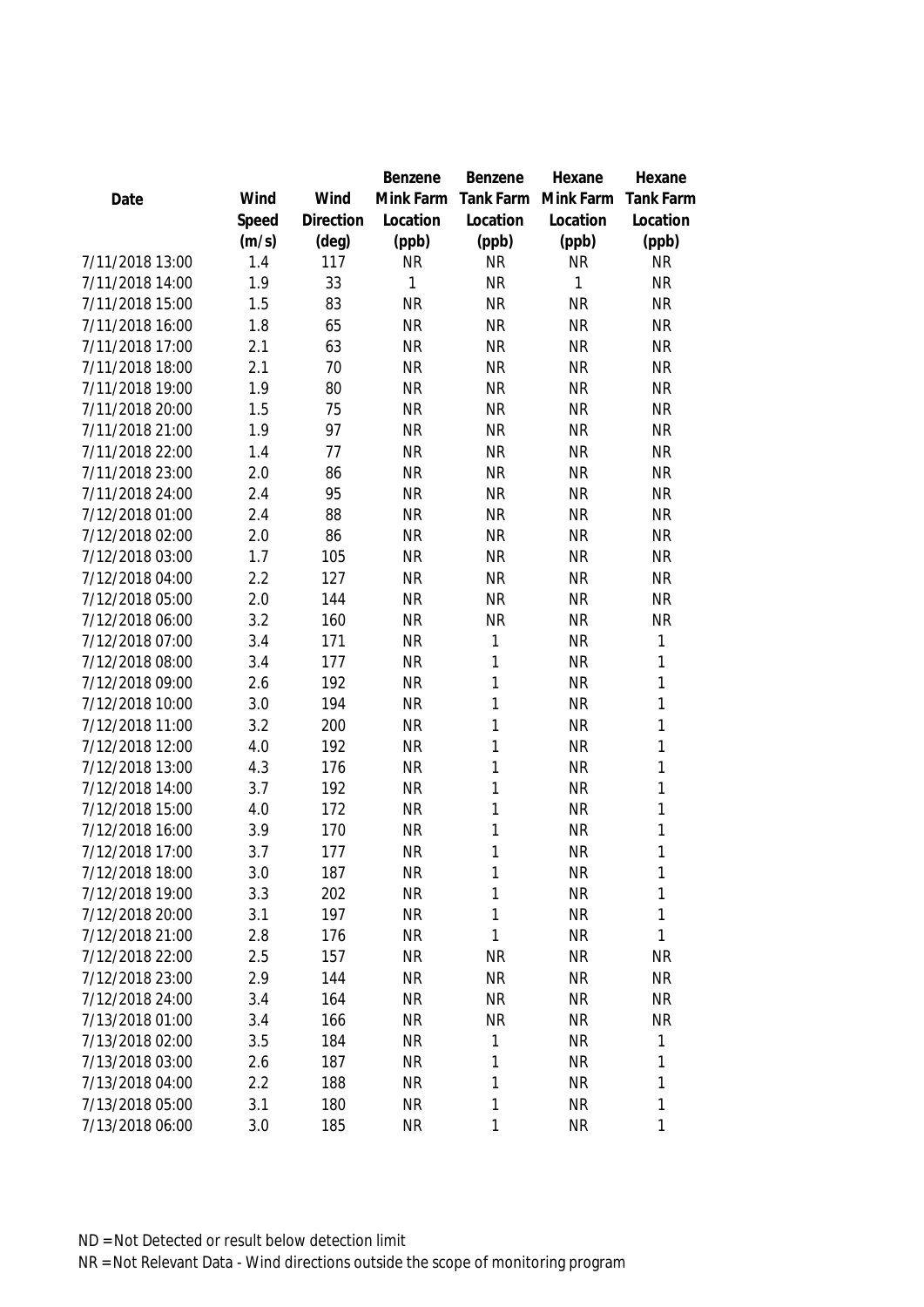|                 |       |           | <b>Benzene</b> | Benzene        | Hexane    | Hexane           |
|-----------------|-------|-----------|----------------|----------------|-----------|------------------|
| Date            | Wind  | Wind      | Mink Farm      | Tank Farm      | Mink Farm | <b>Tank Farm</b> |
|                 | Speed | Direction | Location       | Location       | Location  | Location         |
|                 | (m/s) | (deg)     | (ppb)          | (ppb)          | (ppb)     | (ppb)            |
| 7/13/2018 07:00 | 3.0   | 190       | <b>NR</b>      | 1              | <b>NR</b> | 1                |
| 7/13/2018 08:00 | 2.7   | 196       | <b>NR</b>      | 1              | <b>NR</b> | 1                |
| 7/13/2018 09:00 | 3.2   | 191       | <b>NR</b>      | 1              | <b>NR</b> | 1                |
| 7/13/2018 10:00 | 3.6   | 194       | <b>NR</b>      | 1              | <b>NR</b> | 1                |
| 7/13/2018 11:00 | 3.8   | 204       | <b>NR</b>      | 1              | <b>NR</b> | 1                |
| 7/13/2018 12:00 | 3.9   | 206       | <b>NR</b>      | 1              | <b>NR</b> | 1                |
| 7/13/2018 13:00 | 3.3   | 193       | <b>NR</b>      | 1              | <b>NR</b> | 1                |
| 7/13/2018 14:00 | 3.2   | 196       | <b>NR</b>      | 1              | <b>NR</b> | 1                |
| 7/13/2018 15:00 | 3.9   | 185       | <b>NR</b>      | 1              | <b>NR</b> | $\mathbf{1}$     |
| 7/13/2018 16:00 | 4.1   | 170       | <b>NR</b>      | 1              | <b>NR</b> | 1                |
| 7/13/2018 17:00 | 4.4   | 171       | <b>NR</b>      | 1              | <b>NR</b> | 1                |
| 7/13/2018 18:00 | 4.0   | 183       | <b>NR</b>      | 1              | <b>NR</b> | 1                |
| 7/13/2018 19:00 | 4.6   | 171       | <b>NR</b>      | 1              | <b>NR</b> | 1                |
| 7/13/2018 20:00 | 3.2   | 189       | <b>NR</b>      | 1              | <b>NR</b> | 1                |
| 7/13/2018 21:00 | 2.7   | 175       | <b>NR</b>      | 1              | <b>NR</b> | 1                |
| 7/13/2018 22:00 | 2.8   | 168       | <b>NR</b>      | <b>NR</b>      | <b>NR</b> | <b>NR</b>        |
| 7/13/2018 23:00 | 2.5   | 206       | <b>NR</b>      | 1              | <b>NR</b> | 1                |
| 7/13/2018 24:00 | 1.7   | 311       | <b>NR</b>      | <b>NR</b>      | <b>NR</b> | <b>NR</b>        |
| 7/14/2018 01:00 | 1.0   | 182       | <b>NR</b>      | 1              | <b>NR</b> | 1                |
| 7/14/2018 02:00 | 1.7   | 190       | <b>NR</b>      | 1              | <b>NR</b> | $\mathbf{1}$     |
| 7/14/2018 03:00 | 2.2   | 257       | 1              | $\overline{2}$ | 1         | $\overline{2}$   |
| 7/14/2018 04:00 | 2.3   | 261       | 1              | 1              | 1         | $\overline{2}$   |
| 7/14/2018 05:00 | 1.2   | 214       | <b>NR</b>      | <b>NR</b>      | <b>NR</b> | <b>NR</b>        |
| 7/14/2018 06:00 | 1.9   | 245       | 1              | 1              | 1         | $\overline{2}$   |
| 7/14/2018 07:00 | 2.6   | 323       | 1              | <b>NR</b>      | 1         | <b>NR</b>        |
| 7/14/2018 08:00 | 1.5   | 225       | <b>NR</b>      | <b>NR</b>      | <b>NR</b> | <b>NR</b>        |
| 7/14/2018 09:00 | 0.9   | 148       | <b>NR</b>      | <b>NR</b>      | <b>NR</b> | <b>NR</b>        |
| 7/14/2018 10:00 | 1.0   | 93        | <b>NR</b>      | <b>NR</b>      | <b>NR</b> | <b>NR</b>        |
| 7/14/2018 11:00 | 2.0   | 152       | <b>NR</b>      | <b>NR</b>      | <b>NR</b> | <b>NR</b>        |
| 7/14/2018 12:00 | 1.6   | 158       | <b>NR</b>      | <b>NR</b>      | <b>NR</b> | <b>NR</b>        |
| 7/14/2018 13:00 | 2.4   | 119       | <b>NR</b>      | <b>NR</b>      | <b>NR</b> | <b>NR</b>        |
| 7/14/2018 14:00 | 1.9   | 126       | <b>NR</b>      | <b>NR</b>      | <b>NR</b> | <b>NR</b>        |
| 7/14/2018 15:00 | 2.4   | 135       | <b>NR</b>      | <b>NR</b>      | <b>NR</b> | <b>NR</b>        |
| 7/14/2018 16:00 | 2.5   | 145       | <b>NR</b>      | <b>NR</b>      | <b>NR</b> | <b>NR</b>        |
| 7/14/2018 17:00 | 2.1   | 147       | <b>NR</b>      | <b>NR</b>      | <b>NR</b> | <b>NR</b>        |
| 7/14/2018 18:00 | 1.9   | 175       | <b>NR</b>      | 1              | <b>NR</b> | 1                |
| 7/14/2018 19:00 | 2.3   | 171       | <b>NR</b>      | 1              | <b>NR</b> | 1                |
| 7/14/2018 20:00 | 2.1   | 156       | <b>NR</b>      | <b>NR</b>      | <b>NR</b> | <b>NR</b>        |
| 7/14/2018 21:00 | 1.7   | 129       | <b>NR</b>      | <b>NR</b>      | <b>NR</b> | <b>NR</b>        |
| 7/14/2018 22:00 | 1.9   | 118       | <b>NR</b>      | <b>NR</b>      | <b>NR</b> | <b>NR</b>        |
| 7/14/2018 23:00 | 1.4   | 199       | <b>NR</b>      | <b>NR</b>      |           |                  |
|                 |       |           |                |                | <b>NR</b> | <b>NR</b>        |
| 7/14/2018 24:00 | 1.7   | 101       | <b>NR</b>      | <b>NR</b>      | <b>NR</b> | <b>NR</b>        |